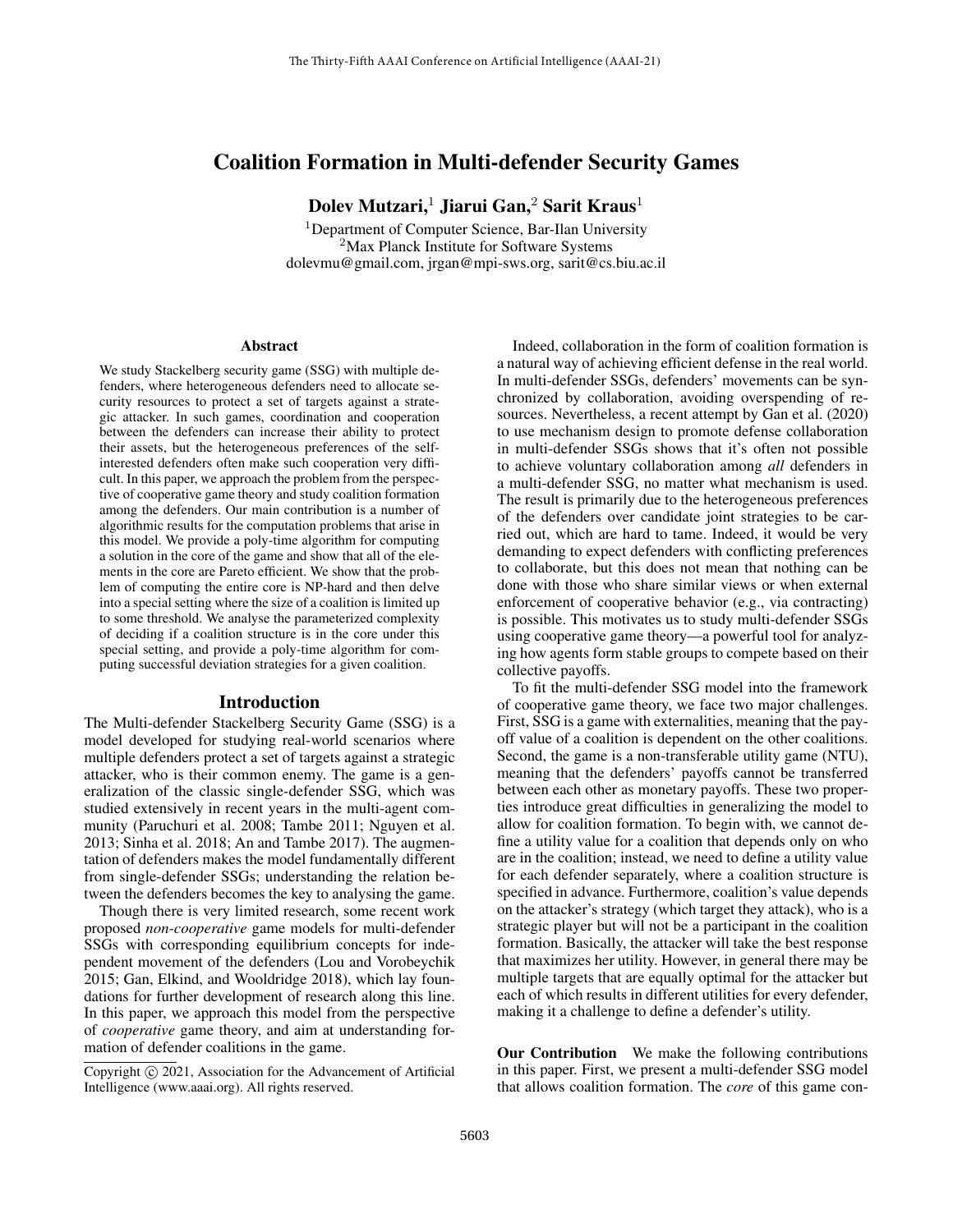sists of all coalition structures in which no defender can benefit from deviating from their current coalition in order to join another. Since it's a game with externalities, the strategies of the defenders that aren't deviating must be taken into account when considering "successful" deviations. We proposed a  $\alpha$ -core definition, where these defenders join together to take revenge on the deviating defenders.

We then study the problem of computing a coalition structure in the core. Our main result is that there is always a strategy that results in the grand coalition structure being in the core, and this strategy can be computed in polynomial time. In addition, all elements in the core are Pareto efficient, i.e., a centralized mechanism that can enforce the agents to follow a given strategy that will give at least defender a higher utility while not making the other defenders worse off. On the other hand, the problem of computing the entire core is NP-hard even in the simple setting with only two defenders; we present a hardness result. We also present an efficient algorithm to decide if a coalition structure is stable against a given deviating coalition. The algorithm can be used to decide the stability of a coalition structure against any possible deviating coalitions; we analyze the parameterized complexity of this problem and consider in particular a setting with a small number of defender types.

Related Work Multi-agent SSGs have only recently started to attract attention from the AI community. Lou and Vorobeychik (2015) first proposed a non-cooperative game model and analyzed the Nash equilibrium and the *price of anarchy* of the game. More recently, Gan, Elkind, and Wooldridge (2018) studied a variant of the model that assumes that the defenders have common interests in protecting the targets and relaxed the constraint that each of them only protects a disjoint set of targets; they showed the existence of Nash equilibrium in their model. Based on this model, they further considered coordination between defenders and approached it by designing coordination mechanisms (Gan et al. 2020). Our model is largely based on these three pieces of work, though we focus on cooperative games. There are other papers on the applications of multi-defender SSGs or similar models (Jiang et al. 2013; Laszka, Lou, and Vorobeychik 2016; Castiglioni, Marchesi, and Gatti 2019), which are either conceptually very different from our model or are meant for very specific scenarios. To the best of our knowledge, our paper is the first to study multi-defender SSGs from the perspective of cooperative game theory.

As we've mentioned, our model is an NTU game with externalities. There have been different approaches in the literature for studying coalition formation in such games. Yi (1996) studied how the sign of external effects affects the stability of coalition structures, and how to leverage this information to provide a useful organizing principle when examining coalition structures. Finus and Rundshagen (2003) derived a non-cooperative foundation of core-stability for positive externality NTU-games. Dunne et al. (2010), Chander (2010), and Rahwan et al. (2012) developed solution concepts for coalitional resource games and supplied some techniques for finding solutions under certain assumptions.

Skibski, Michalak, and Wooldridge (2018) offered a generalization of the stochastic Shapley value for coalitional games with externalities. Our work differs from previous work as our underlying model is an SSG that has a leaderfollower action sequence among the players. The attacker is a special player in the game, who is strategic but will never join any coalition. This introduces many challenges to modeling and analyzing the game as we will show in this paper.

### Preliminaries: Multi-defender SSGs

In a multi-defender SSG, there are *n* defenders  $1, \ldots, n$ , and a set  $T$  of  $m$  targets, which the defenders want to protect; there is an attacker who wants to attack the targets. For any integer  $n > 0$ , we write  $[n] = \{1, \ldots, n\}$  in this paper. Each defender  $i \in [n]$  has  $k_i \in \mathbb{N}$  security resources that can be allocated to the targets to protect them. Using randomized allocation strategies, the resources of a defender can be distributed continuously, resulting in a vector  $\mathbf{x} = (x_t)_{t \in T}$ , such that  $x_t$  is the probability of target t being protected by some (at least one) resource. We call such vectors *coverage (vectors)*; they will be crucial for defining the players' utilities, which we will do shortly. With  $k_i$  resources, each defender *i* can use a coverage vector  $\mathbf{x} \in \mathcal{C}_{k_i}$  as their allocation strategy, where for any integer  $k > 0$ , it is defined that  $\mathcal{C}_k = \{ \mathbf{x} \in [0,1]^m : \sum_{t \in T} x_t \leq k \}$ ; provably, such vectors can be implemented by a distribution over deterministic allocation strategies, each using at most  $k$  resources. For example, a defender with two resources can use a coverage vector  $(0.6, 1, 0.4) \in C_2$  over three targets; this vector can be implemented by allocating the resources to the first two targets w.p. 0.6, and to the last two targets w.p. 0.4.

Suppose that each defender i uses a coverage vector  $x_i =$  $(x_{it})_{t\in\mathcal{T}}$ . When the defenders are uncoordinated, they act independently; hence, each target  $t \in T$  will be protected by some defender with probability

$$
c_t = 1 - \prod_{i \in [n]} (1 - x_{it}),
$$

i.e.,  $\prod_{i \in [n]} (1 - x_{it})$  is the probability that t is not protected by any defender. We will refer to the vector  $\mathbf{c} = (c_t)_{t \in \mathcal{T}}$  as the *overall coverage (vector)*. As in a standard SSG model, the attacker wants to attack the targets, and they can conduct surveillance on the defenders' joint strategy beforehand and best respond to it. Suppose the attacker chooses to attack some target  $t \in T$ . Following the standard SSG model, the attack will be successful if no resource is allocated to protect t, which happens with probability  $1-c_t$  (we assume that the defenders' resources are homogeneous). In this case, the attacker receives a *reward* value  $r^a(t)$  and each defender i receives a *penalty* value  $p_i^d(t)$ . On the other hand, the attack will fail if at least one resource is allocated to protect it, which happens with probability  $c_t$ , and in which case the attacker receives a penalty  $p^a(t)$  and each defender *i* receives a reward  $r_i^d(t)$ . Thus, we can write the utility functions of each defender and the attacker as follows:

$$
U_i^d(\mathbf{c}, t) = c_t \cdot r_i^d(t) + (1 - c_t) \cdot p_i^d(t) \tag{1}
$$

$$
U^{a}(\mathbf{c},t) = (1 - c_{t}) \cdot r^{a}(t) + c_{t} \cdot p^{a}(t) \tag{2}
$$

Note that for every target t, it's assumed that  $r_i^d(t) > p_i^d(t)$ and  $r^{a}(t) > p^{a}(t)$ , so all defenders prefer an unsuccessful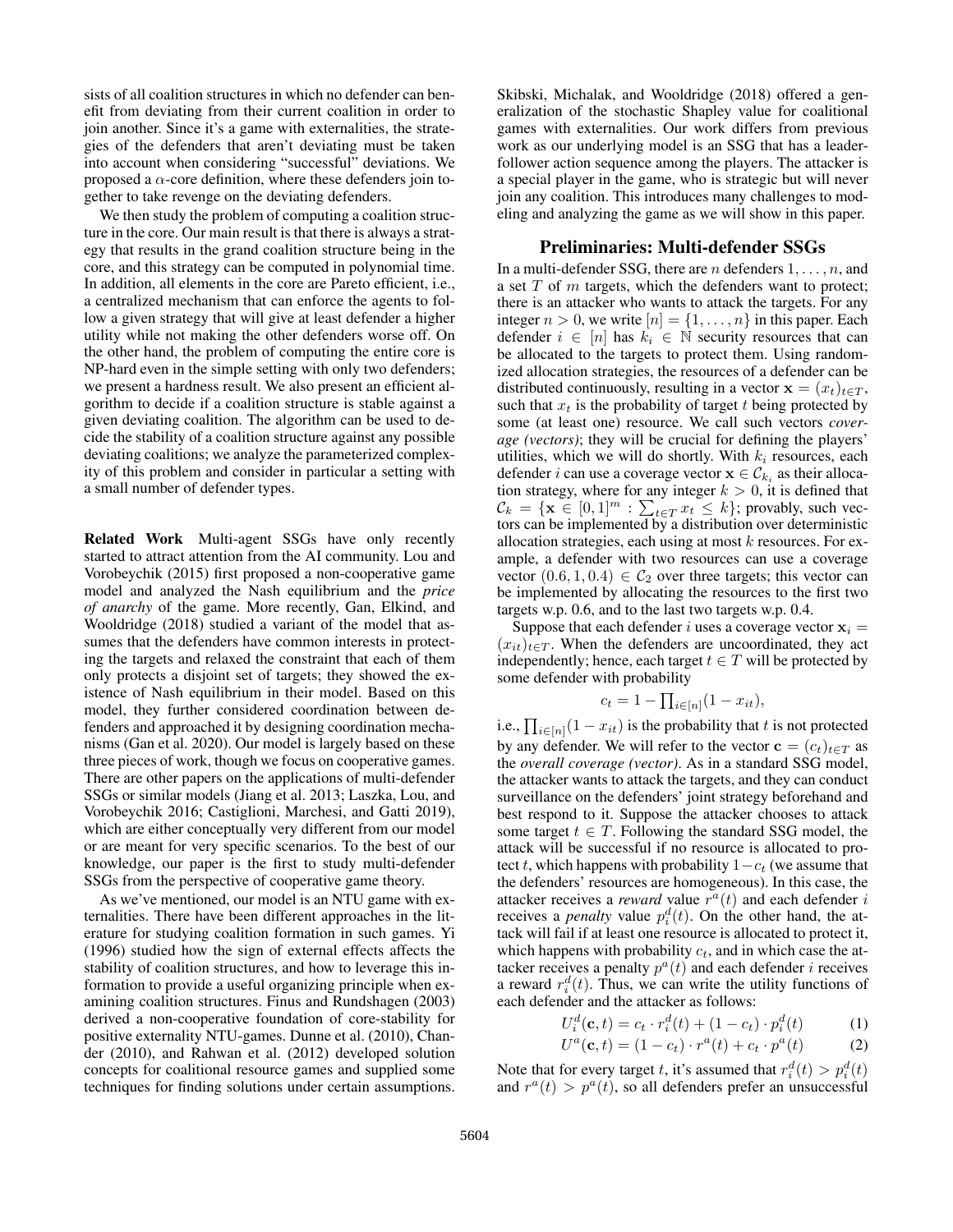attack to a successful one and the attacker prefers the opposite.

Thus, as a rational player, after knowing the defenders' strategies and hence, the overall coverage c, the attacker will best respond by attacking a target in the set

$$
BR(\mathbf{c}) := \arg \max_{t \in T} U^a(\mathbf{c}, t)
$$

that maximizes their expected utility in this situation. When there are multiple targets in  $BR(c)$ , we follow the modeling approach by Gan, Elkind, and Wooldridge (2018) and assume that the defenders will adopt the pessimistic assumption about the attacker's tie-breaking behavior. Hence, we define

$$
\mathsf{br}_i(\mathbf{c}) = \arg\min_{t \in \mathsf{BR}(\mathbf{c})} U_i^d(\mathbf{c}, t);
$$

that is, the target which defender  $i$  believes will be selected by the attacker.

### Coalition Formation

When the defenders are uncoordinated, independent movement inevitably causes inefficient resource use. More specifically, if two defenders both protect a target with some positive probability, that results in a positive probability when both defenders appear on this target, which is not necessary since according to the SSG model, one resource is sufficient for thwarting the attacker's attack. We study how the defenders can form coalitions to improve efficiency of resource use and gain advantages in the game. When a subset  $S \subseteq [n]$  of defenders form a coalition, they can allocate their resources jointly and play as a single defender in the game, who has  $k_S = \sum_{i \in S} k_i$  resources. For example, if two defenders move independently and each of them has one resource, the set of overall coverage vectors over three targets, which can be generated from their joint strategy, is

$$
\left\{\mathbf{c} \in \mathbb{R}^3 \colon c_t = 1 - (1 - x_{1t})(1 - x_{2t}) \, \forall t \in T, \mathbf{x}_1, \mathbf{x}_2 \in \mathcal{C}_1 \right\}
$$

It is not hard to verify that this set is strictly contained in  $C_2$ , which is the set of coverage vectors these two defenders can use if they coordinate their resource allocation, allocating resources jointly as if they are one defender. A coalition is called the *grand coalition* if it contains all the defenders.

Therefore, coalition formation results in a partition of the set of defenders, which we refer to as a *coalition set*, denoted as  $P = \{P_1, \ldots, P_l\}$ , such that  $\bigcup_{i=1}^l P_i = [n]$ . Each coalition  $P_i$  then chooses a joint strategy  $\mathbf{x}_i \in C_{k_{P_i}}$ . Intuitively, the game now becomes a multi-defender SSG played by the coalitions. Similarly, the strategy profile  $X = (\mathbf{x}_1, \dots, \mathbf{x}_l)$ of the coalitions now induces the following overall coverage for each target  $t$ :

$$
cov_t(X) := 1 - \prod_{i \in [l]} (1 - x_{it}). \tag{3}
$$

Similarly, we write the overall coverage vector as  $cov(X) =$  $(\text{cov}_t(X))_{t\in T}$ . Given a strategy profile X and an attacker response  $t$ , the players' utilities are defined in the same way as in  $(1)$  and  $(2)$ . Since a strategy profile X defines a unique coverage, for notational simplicity, we will sometimes write X instead of  $cov(X)$  in places where a coverage vector is expected, e.g., we write  $U_i^d(X,t) = U_i^d(\text{cov}(X),t)$  and

 $BR(X) = BR(cov(X))$ . We call a coalition set equipped with a strategy profile a *coalition structure*, and denote it by  $CS = \langle \mathcal{P}, X \rangle = \{ (P_1, \mathbf{x}_1), \ldots, (P_l, \mathbf{x}_l) \}.$ 

Definition 0.1 (Coalition structure). A coalition structure CS is a coalition set  $\mathcal{P} = (P_1, \ldots, P_l)$  (i.e., a partition of [n]) equipped with a strategy profile  $X = (\mathbf{x}_1, \dots, \mathbf{x}_l)$ , such that  $x_i \in \mathcal{C}_{k_{P_i}}$  for each  $i = 1, \ldots, l$ . We denote  $\mathcal{CS} = \langle \mathcal{P}, X \rangle = \{ \langle P_1, \mathbf{x}_1 \rangle, \dots, \langle P_l, \mathbf{x}_l \rangle \}.$ 

Similarly, since CS corresponds to a unique overall coverage vector, we will also view the players' utilities and best response as functions of CS. More concisely, we let

$$
U_i^d(\mathcal{CS}):=U_i^d\left(\mathcal{CS},\mathsf{br}_i(\mathcal{CS})\right)
$$

be the utility a coalition structure  $\mathcal{CS}$  yields for defender i. We remark that our game is an NTU game with externalities, which is different to many other coalitional games where a value function  $v: 2^n \to \mathcal{R}_{\geq 0}$  determines the core uniquely under a relatively reasonable set of axioms. We define the core concept for our game next.

#### Core of Coalition Structures

Given a coalition structure  $\mathcal{CS}$ , a subset of defenders can choose to deviate from the coalitions in  $\mathcal{CS}$  and form a new coalition to improve their utilities. We define a *deviation* as a subset of defenders  $D \subseteq [n]$  and a joint strategy  $\mathbf{x} \in \mathcal{C}_{k_D}$ of them, which will be played after the deviation.

**Definition 0.2 (Deviation).** A deviation  $\langle D, x \rangle$  from a coalition structure  $\mathcal{CS}$  is a nonempty subset of defenders  $D \subseteq [n]$  and a joint strategy  $\mathbf{x} \in C_{k_D}$  of these defenders, which will be played after the deviation.

To further describe the outcome after a deviation and evaluate the benefit of making that deviation, we need to specify how the other defenders will react to a deviation (again, this is because the externalities in our game, so the utilities generated by a deviation do not depend on the deviating coalition alone). We consider the concept of  $\alpha$ -core which assumes that the other defenders will take revenge against any deviation to protect the status quo (Moulin and Peleg 1982; Chalkiadakis, Elkind, and Wooldridge 2011). More concretely, we assume that after a deviation we expect to see a deviators' coalition  $D$  and a revengers' coalition  $R = [n] \setminus D$  formed by the other defenders. The revenger coalition aims at making at least one deviator worse off, so as to prevent the deviation from happening. A deviation cannot be successful if the revengers can indeed achieve this.

**Definition 0.3** ( $\epsilon$ **-successful deviation**). For any  $\epsilon > 0$ , a deviation  $\langle D, \mathbf{x} \rangle$  from a coalition structure CS is  $\epsilon$ *successful* if every defender  $i \in D$  gets a utility improvement of at least  $\epsilon$  no matter what strategy the revengers' coalition  $R = [n] \setminus D$  uses, i.e., for all  $i \in D$  and all  $y \in \mathcal{C}_{k_R}$ , it holds that

$$
U_i^d(\mathcal{CS}') \geq U_i^d(\mathcal{CS}) + \epsilon,
$$

where  $CS' = {\langle D, \mathbf{x} \rangle, \langle R, \mathbf{y} \rangle}.$ 

In other words, a defender does not cooperate in a deviation unless she gets a strict utility improvement over the previous coalition structure. We also call a 0-successful deviation a *successful deviation*.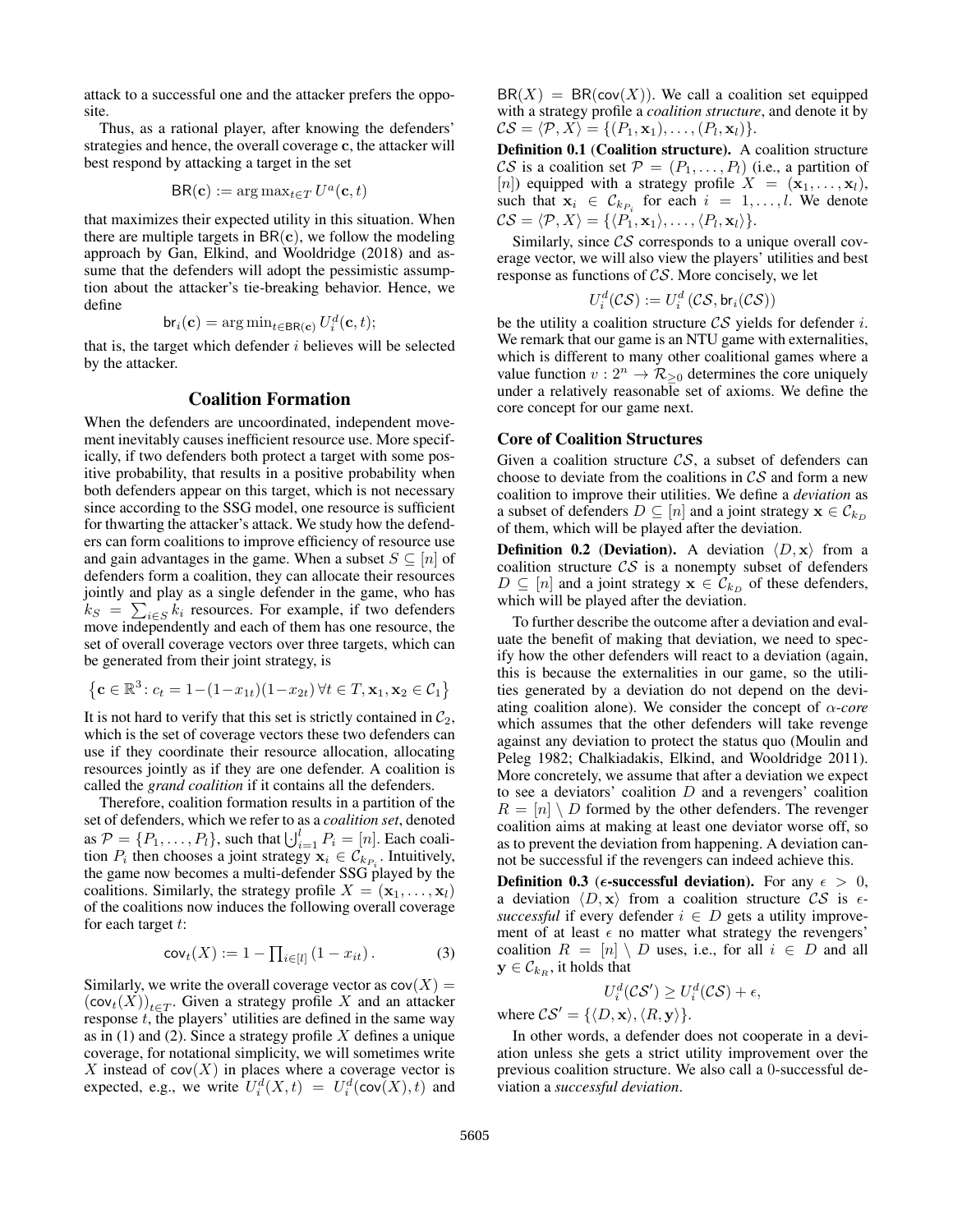

Figure 1: The tank-filling visualization (Gan, Elkind, and Wooldridge 2018).

**Definition 0.4** ( $\epsilon$ -core). A coalition structure CS is in the  $\epsilon$ -core if there exists no  $\epsilon$ -successful deviation from it.

In fact, the above definition still leaves one modeling issue for us to deal with. We assume that the utility of each defender  $i$  is determined by  $\mathsf{br}_i$ , but under this assumption, a defender can always reduce the protection to some target to make the attacker strictly prefer attacking that target, thus avoiding the worst target  $\mathsf{br}_i$  to be chosen. Thus, as long as BR is not a singleton, the coalition structure will normally not be stable. To deal with this modeling issue, we view the core as a limit point in a similar vein to the  $0^+$ -NSE defined by Gan, Elkind, and Wooldridge (2018) and introduce the following definition.

**Definition 0.5** (0<sup>+</sup>-core). A coalition structure  $\mathcal{CS}$  is in the 0 <sup>+</sup>-core if there exists a sequence of coalition structures  $(c s^{\ell})^{\infty}$ and a sequence of real numbers  $(\epsilon^{\ell})_{\ell=1}^{\infty}$ , such that every  $\mathcal{CS}^{\ell}$  is in the  $\epsilon^{\ell}$ -Core,  $\lim_{\ell \to \infty} \mathcal{CS}^{\ell} = \mathcal{CS}$  and  $\lim_{\ell \to \infty} \epsilon^{\ell} = 0.$ 

# Non-Emptyness and Efficiency of  $0^+$ -Core

In this section, we will show that the  $0^+$ -core is nonempty and it provides efficiency guarantees. To present our results, we will use the tank-filling model introduced by Gan, Elkind, and Wooldridge (2018). We introduce the following notions.

Definition 0.6 (Height of a coverage). The height of a coverage vector  $\mathbf{c} \in \mathbb{R}^m$ , denoted height $(\mathbf{c})$ , is the optimal attacker utility it yields, i.e., height $(\mathbf{c}):=\max_{j}U^a(\mathbf{c},j).$ 

Definition 0.7 (Level coverage). A coverage vector c is said to be level, if  $c_t = 0$  for all  $t \notin BR(c)$ . A strategy profile X is level if  $cov(X)$  is level.

The tank-filling model is illustrated in Figure 1. Briefly speaking, each tank in the figure corresponds to a target  $t \in T$ , and the amount of water in it represents the coverage of that target. The width of tank t is exactly  $\frac{1}{r^a(t)-p^a(t)}$ , so the height of the water surface as indicated on the left axis represents exactly the attacker's utility of attacking target t. The intuition of this model is that in a stable state, the water in the tanks must form a level across all of the tanks and the corresponding coverage vector is level as defined in Definition 0.7; indeed, if the coverage is not level, some defender would rather shift resources from overly protected targets to the least protected ones (which will be attacked by the attacker) to increase their utility.

For simplicity, in the remainder of this paper, we will focus only on *canonical games*, where the *maximal level coverage* exists (see Definitions 0.8 and 0.9). Intuitively, if a game is not a canonical game, by putting  $k_{[n]}$  units of water in the tank-filling model, the water surface will reach the top of some tank (i.e.,  $\check{u}$  as shown in Figure 1). This introduces additional complexities for proving results to be presented while in practice we expect non-canonical games to be rare as resources are usually insufficient to allow a target in the attacker's best response set to be fully covered. All our results can also be extended to non-canonical games by using an approach similar to the one used by Gan, Elkind, and Wooldridge (2018) to show the existence of equilibrium in the uncoordinated situation.

Definition 0.8 (Maximal level coverage). A level coverage  $\overline{\mathbf{c}}$  is called the *maximal level coverage* if  $\sum_{t\in T}\overline{c}=k_{[n]}.$ 

Definition 0.9 (Canonical game). A game is called a *canonical game* if there exists a maximal level coverage  $\bar{c}$ .

## Non-Emptiness of  $0^+$ -Core

We first present a characterization of coalition structures in the  $0^+$ -core in the lemma below. The proof of this lemma is omitted due to space limitations.<sup>1</sup>

**Lemma 0.10.** Suppose that a coalition structure  $CS =$  $\langle \mathcal{P}, X \rangle$  *results in a coverage vector* **c**. If the game is canon*ical, then* CS *is in the* 0 <sup>+</sup>*-core if and only if it satisfies the following two conditions:*

- *i.*  $c_t = \overline{c}_t$  *for all*  $t \in T$ *, where*  $\overline{c}$  *is the maximal level coverage.*
- *ii. There exists*  $t^*$  *such that*  $c_{t^*} > 0$  *and for every deviation*  $\langle D, \mathbf{x} \rangle$ , it holds that  $U_i^d(\{\langle D, \mathbf{x} \rangle, \langle R, \mathbf{y} \rangle\}) \leq U_i^d(\mathbf{c}, t^*)$ *for some*  $i \in [n]$  *and*  $\mathbf{y} \in C_{k_R}$ *.*

Intuitively, the first condition is due to the fact that if the coverage is not level, then some defender(s) could always re-balance the coverage to improve the coverage of targets in the attacker's best response set; this will improve the defender's utility accordingly. In the second condition, the target  $t^*$  corresponds to the limit point of the attacker's best response in the sequence of coalition structure that defines  $\mathcal{CS}$ ; this condition can help simplify our analysis about the limit point in the definition of the  $0^+$ -core (Definition 0.5), so that we only need to find a target  $t^*$  in order to show that a coalition structure is in the  $0^+$ -core.

Given Lemma 0.10, our approach to proving the nonemptyness of the  $0<sup>+</sup>$ -core is to construct a coalition structure which satisfies the conditions in this lemma. The way we construct this coalition is inspired by the approach of Gan, Elkind, and Wooldridge (2018) for constructing a Nash-like equilibrium; we present it in Algorithm 1. The difference is that here we let the defenders form a grand coalition, so they can allocate their resources as if they are one defender; this results in the coverage contributed by each defender to be additive, instead of sub-additive as in the situation where they move independently.

<sup>&</sup>lt;sup>1</sup>Omitted proofs can be found in the full version of this paper.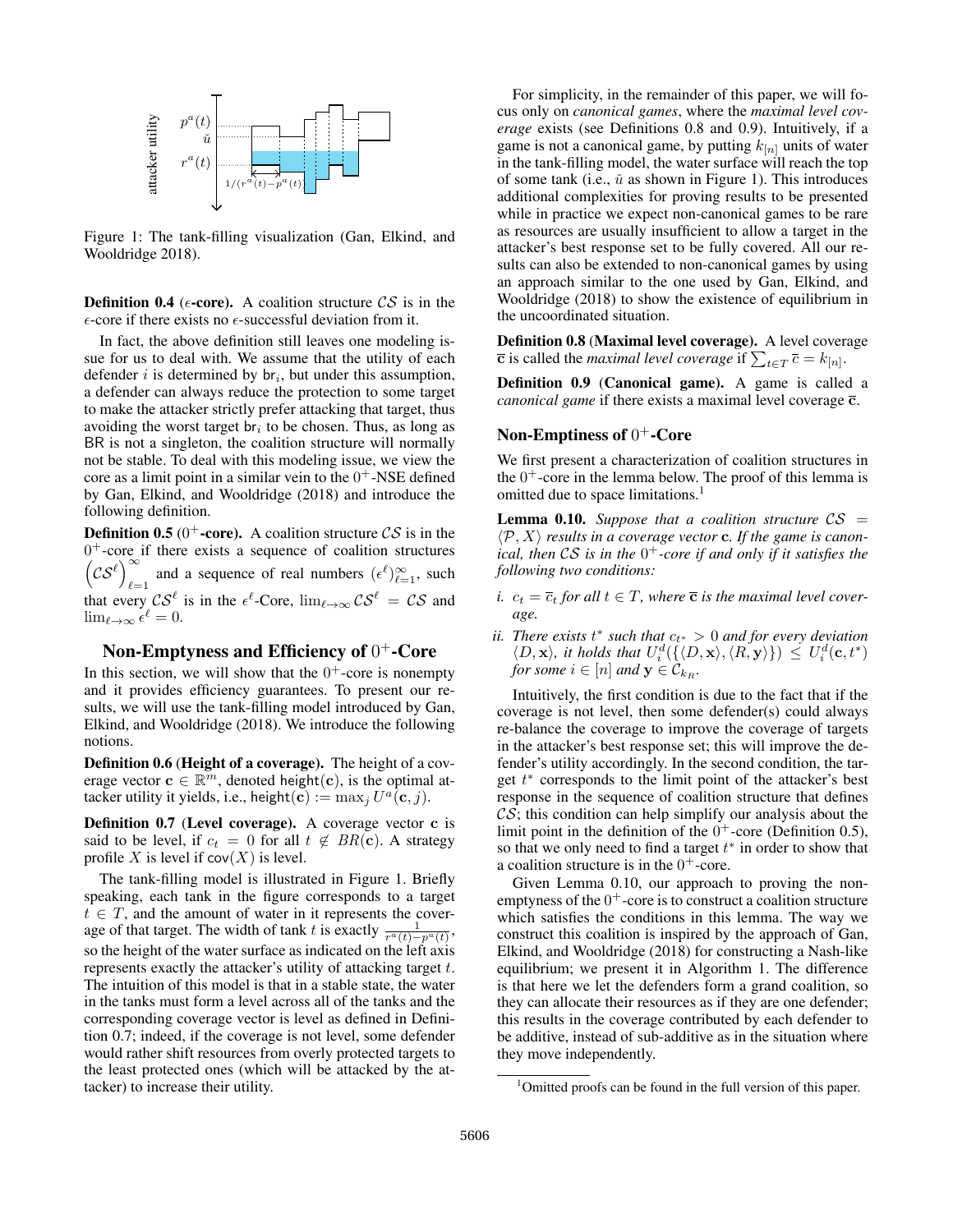Algorithm 1: Construct a coalition structure in the  $0<sup>+</sup>$ -core.

- Input : a canonical game instance; **Output:**  $CS = \{([n], \mathbf{c})\}, t^*$ , and  $\mathbf{z}_1, \ldots, \mathbf{z}_n$ .
- 1. Let  $\mathbf{z}_i = (0, \dots, 0) \in \mathbb{R}^m$  for each  $i \in [n]$ . Let  $c_j := \sum_{i \in [n]} z_{ij}$  for all  $j \in T$  throughout. Let  $\bar{c}$  be the maximal coverage.
- 2. For each defender  $i = 1, \ldots, n$ :
	- $-$  Sort targets in  $T$ , so that  $U_i^d(\overline{\mathbf{c}}, \overline{t_1}) \leq U_i^d(\overline{\mathbf{c}}, t_2) \leq \cdots \leq U_i^d(\overline{\mathbf{c}}, t_m).$
	- For each  $j = t_1, \ldots, t_m$ : Increase  $z_{ij}$  until  $c_j = \overline{c}_j$ , or  $\sum_{j' \in T} z_{ij'} = k_i$ . If  $z_{ij} > 0$ , let  $t^* = j$ .

In Algorithm 1, each defender is invited to distribute resources; the goal is for the resulting coverage to reach the maximal level coverage  $\bar{c}$ . The defenders come one by one and distribute their resources according to the order determined by the values  $U_i^a(\overline{c}, t)$ ; once the coverage of a target t is improved to  $\overline{c}_t$ , they move to the next target and repeat until their resources are used up (i.e., when  $\sum_{j \in T z_{ij}} = k_i$ ). Hence,  $z_{ij}$  indicates the amount of resources defender i contributes to target j; these variables and  $t^*$  are set to help us verify the second condition of Lemma 0.10 in the proof of the next theorem, which shows that the  $0^+$ -core is nonempty.

Theorem 0.11. *The* 0 <sup>+</sup>*-core is non-empty and it always contains a grand coalition structure.*

*Proof.* We show that the grand coalition structure  $CS$  generated by Algorithm 1 satisfies the two conditions in the statement of Lemma 0.10, so it is in the  $0^+$ -core.

Note that Algorithm 1 always ends with  $c = \overline{c}$ . Indeed, suppose that this is not the case, according to the way c is updated in the algorithm we always have  $c_j \leq \overline{c}_j$  for all j, so the only possibility when we have  $c \neq \overline{c}$  is that  $c_\ell < \overline{c}_\ell$ for some target  $\ell$ . This implies that

$$
\sum_{j \in T} c_j < \sum_{j \in T} \overline{c}_j = k_{[n]}
$$

given that  $\bar{c}$  is the maximal level coverage. Hence,

$$
\sum_{i\in[n],j\in T} z_{ij} = \sum_{j\in T} c_j < k_{[n]},
$$

which means that  $\sum_{j \in T} z_{ij} < k_i$  for some defender *i*. This is a contradiction because we would expect  $c_\ell = \overline{c}_\ell$  when we increase  $z_{i\ell}$  in Step 2. Thus,  $\mathcal{CS}$  satisfies Condition (i) of Lemma 0.10.

It remains to show that the second condition is also satisfied. We let  $t^*$  be the target in the output of the algorithm. Indeed, we have  $c_{t^*} > 0$  as it is always points to a target that receives a positive improvement in its coverage as in Step 2. Pick arbitrary  $D \subseteq [n]$  and deviating strategy  $\mathbf{x} \in k_D$ . We show that the strategy y with

$$
y_j = \sum_{i \in R} z_{ij} \quad \text{ for all } j \in T
$$

will make the inequality in Condition (ii) hold. Note that according to Step 2, we have  $\sum_{j \in T} z_{ij} \leq k_i$  for all j, so it follows that  $\sum_{j \in T} y_j = \sum_{i \in R} \sum_{j \in T} z_{ij} \le k_R$  and indeed  $\mathbf{y} \in \mathcal{C}_{k_R}.$ 

Let  $\mathcal{CS}' = {\langle \langle D, \mathbf{x} \rangle, \langle R, \mathbf{y} \rangle \}$  and c' be the coverage resulting from  $\mathcal{CS}'$ , i.e.,  $c'_j = 1 - (1 - x_t)(1 - y_t)$ . If  $\mathbf{c}' = \mathbf{c}$ , then we have

$$
U_i^d(\mathcal{CS}') = \min_{t \in \mathsf{BR}(\mathbf{c})} U_i^d(\mathbf{c}, t) \le U_i^d(\mathbf{c}, t^*),
$$

where we use the fact that  $t^* \in BR(c)$  given that  $c = \overline{c}$  is a level coverage and  $c_{t^*} > 0$  (see Definition 0.7). Hence, Condition (ii) holds. In what follows we assume that  $c_t \neq c_t$ for some t.

We must have  $c'_\ell < c_\ell$  for some  $\ell \in T$ : otherwise,  $c'_t \geq$  $c_t$  for all t while at least one of these inequalities must be strictly satisfied, which leads to the following contradiction:

$$
k_{[n]} = \sum_{t \in T} \overline{c}_t = \sum_{t \in T} c_t < \sum_{t \in T} c'_t = \sum_{t \in T} (1 - (1 - x_t)(1 - y_t)) \le \sum_{t \in T} (x_t + y_t) \le k_{[n]}.
$$

Pick an arbitrary  $\ell^* \in BR(c')$ . It must be that  $c'_{\ell^*} < c_{\ell^*}$ : otherwise,  $c'_{\ell^*} \geq c_{\ell^*}$ , so we can establish the following inequalities, which contradicts the fact that  $\ell^* \in BR(c')$ :

$$
U^a(\mathbf{c}', \ell^*) \leq U^a(\mathbf{c}, \ell^*) \leq U^a(\mathbf{c}, \ell) < U^a(\mathbf{c}', \ell),
$$

where the first and third transitions follow by monotonicity of the utility function; and the second transition is due to the fact that  $\ell \in BR(c)$  (as c is level and  $c_{\ell} > 0$ ).

Observe that for all j with  $\sum_{i \in D} z_{ij} = 0$ , we have

$$
c'_j \ge y_j = \sum_{i \in R} z_{ij} = \sum_{i \in [n]} z_{ij} = c_t.
$$

Thus, we must have  $\sum_{i \in D} z_{i\ell^*} > 0$ , which means  $z_{i\ell^*} > 0$ for some  $i \in D$ . This implies that  $U_i^d(\overline{c}, \ell^*) \leq U_i^d(\overline{c}, t^*)$ : if the opposite holds, it must be that when  $z_{i\ell^*}$  is set to a positive value at Step 2 of Algorithm 1, we already have  $c_{t^*} = \overline{c_{t^*}}$ ; this contradicts the fact that  $t^*$  is the last target that reaches coverage  $\overline{c}$ . Consequently, we have

$$
U_i^d(\mathcal{CS}') = \min_{t \in \mathsf{BR}(\mathbf{c}')} U_i^d(\mathbf{c}', t)
$$
  
\n
$$
\leq U_i^d(\mathbf{c}', \ell^*) < U_i^d(\overline{\mathbf{c}}, \ell^*) \leq U_i^d(\overline{\mathbf{c}}, t^*) = U_i^d(\mathbf{c}, t^*)
$$
  
\n(recall that  $c'_{\ell^*} < c_{\ell^*} = \overline{c}_{\ell^*}$ ) so Condition (ii) holds, too.

Nevertheless, according to the following theorem, the problem becomes hard if we exclude the grand coalition from our consideration. In other words, to compute the entire core is computationally hard.

Theorem 0.12. *It is NP-hard to decide if the* 0 <sup>+</sup>*-core contains any coalition structure*  $CS = \langle P, X \rangle$  *where* P *does not contain the grand coalition even when*  $n = 2$ .

## Efficiency of  $0^+$ -Core

It turns out that the  $0^+$ -core also guarantees some efficiency properties given that the coverage is always "maximized" by Lemma 0.10. The following result says that a coalition structure in the 0 <sup>+</sup>-core is *weakly Pareto efficient*, meaning that the situation cannot be strictly improved for every defender in any other coalition structure.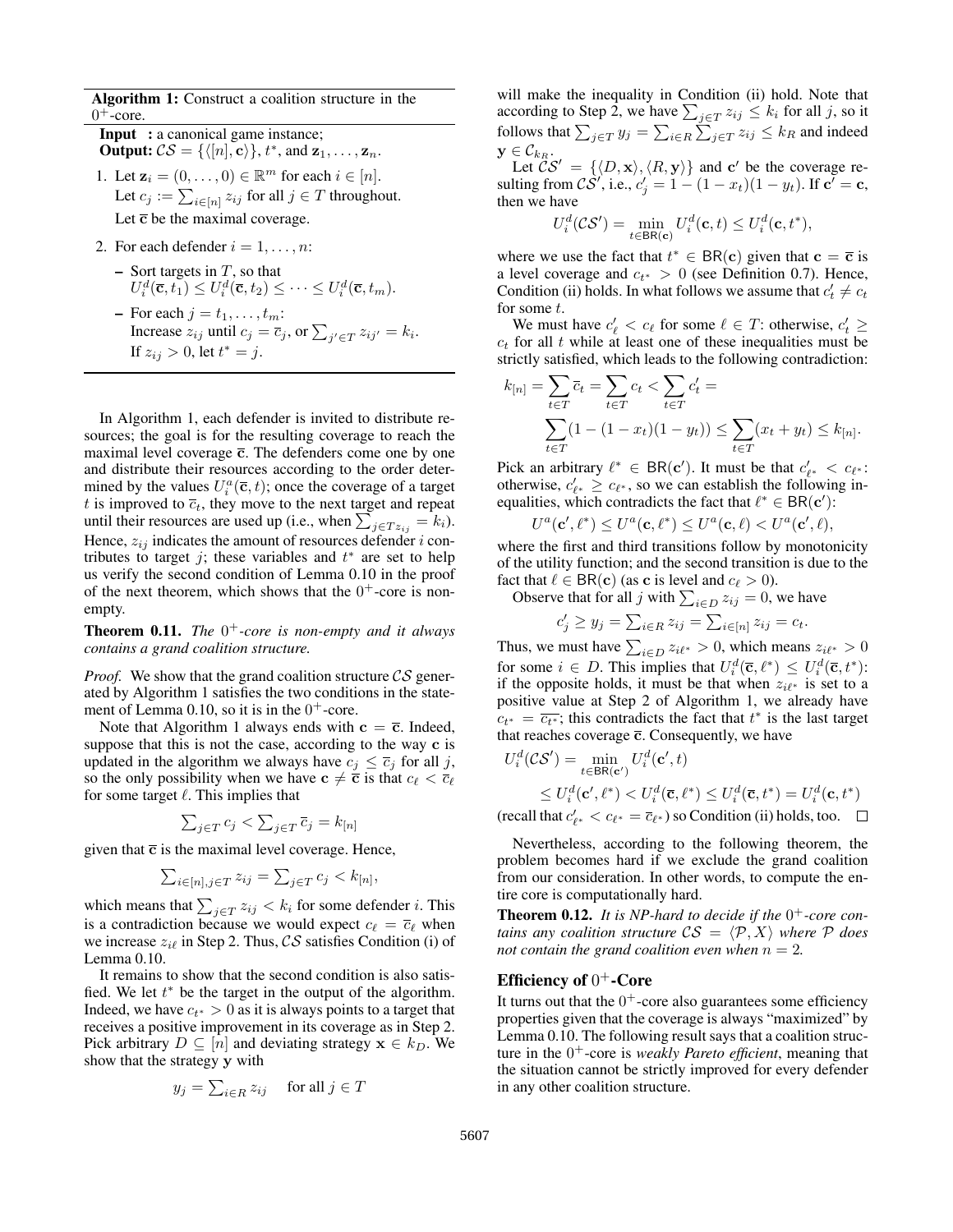Proposition 0.13. *For every coalition structure sequence*  $(cS^{\ell})^{\infty}$  associated with a CS in the 0<sup>+</sup>-core, there ex-\\timesi<sub>2</sub> \timesim / left in that for every defender in that for every defender  $i \in [n]$ , it holds that  $U_i^d(\mathcal{CS}') > \lim_{\ell \to \infty} U_i^d(\mathcal{CS}^\ell)$ .

Indeed, a stronger notion of the  $0^+$ -core, call it *strict*  $0^+$ core, can be defined by using a weaker notion of  $\epsilon$ -successful deviation, which only requires *some* (instead of all) deviator to have an  $\epsilon$  advantage as long as the other deviators will not be hurt by the deviation (i.e., the others have advantages of at least 0). The strict  $0^+$ -core may be empty (an example is available in the appendix). However, when it is not empty, any coalition structure in it is (strongly) Pareto efficient. In other words, given a coalition structure in the strict  $0^+$ -core, one cannot hope that, by using a centralized mechanism that enforces the defenders to follow a given strategy, we can improve the utility of some defender without hurting the others. We present this result below.

Proposition 0.14. *Every coalition structure in the strict* 0 + *core is* Pareto efficient*. For every coalition structure se*quence  $\bigl(\mathcal{CS}^\ell\bigr)^\infty$ *e*<sub> $l=1$ </sub> associated with a CS in the strict  $0^+$ core, there exists no coalition structure  $CS'$  and defender i such that  $U_i^d(\mathcal{CS}') > \lim_{\ell \to \infty} U_i^d(\mathcal{CS}^{\ell})$  and for every  $\emph{other}$  *defender*  $j \in [n] \setminus \{i\}$  *it holds that*  $U_j^d(\mathcal{CS}') \geq 0$  $\lim_{\ell \to \infty} U_j^d$ ( $\mathcal{CS}^{\ell}$ ).

## Stability of a Coalition Structure

We have shown that the grand coalition is always in the  $0^+$ core. In this section, we investigate the problem of deciding the stability of a given coalition structure; namely, whether it is in the  $0^+$ -core. Our main result in this section is an efficient algorithm for deciding the stability of a coalition structure against a given deviating coalition D. To present this result, we first define the following useful notions.

**Definition 0.15** ( $\epsilon$ -safety demand). The  $\epsilon$ -safety demand  $(\epsilon > 0)$  of a defender  $i \in [n]$  with respect to a coalition structure CS is a vector  $\mathbf{s}_{i}^{\epsilon} = (s_{it}^{\epsilon})_{t \in T} \in [0, 1]^{m}$ , such that

$$
s_{it}^{\epsilon} = \max\left\{0, \frac{U_i^d(\mathcal{CS}) + \epsilon - p_i^d(t)}{r_i^d(t) - p_i^d(t)}\right\}.
$$
 (4)

The safety demand of a set  $D \subseteq [n]$  of defenders with respect to  $\mathcal{CS}$  is a vector  $\mathbf{s}^{\epsilon} = (s_t^{\epsilon})_{t \in T} \in [0,1]^m$  such that

$$
s_t^{\epsilon} = \max_{i \in D} s_{it}^{\epsilon}.
$$

Definition 0.16 ( $\epsilon$ -safe deviation strategy and safety **value).** With respect to CS, an  $\epsilon$ -safe ( $\epsilon > 0$ ) deviation strategy  $x$  for a coalition  $D$  is the solution to the following optimization:

$$
\min_{\mathbf{x}' \in \mathcal{C}_{k_D}} \max_{t \in T: x'_t < s_t^\epsilon} U^a(\mathbf{x}', t),\tag{5}
$$

where s is the safety demand of D and when  $\{t \in T : x_t' <$  $s_t^{\epsilon}$ } = ∅ we define  $\max_{t \in T: x_t' < s_t^{\epsilon}} U^a(\mathbf{x}', t) = -\infty$ . We call the optimal value of (5) the  $\epsilon$ -safety value of D.

### Algorithm 2: Solve (5).

**Input** :  $CS, D$ ;

- Output: x, v.
- 1. Compute the  $\epsilon$ -safety demand s of coalition D with respect to  $\mathcal{CS}$  according to (4). Sort targets in T, so  $U^a({\bf s},t_1)\geq U^a({\bf s},t_2)\geq \cdots \geq U^a({\bf s},t_m);$
- 2. For each  $j = 0, 1, ..., m$ :

- Let 
$$
T^+ = \{t_\ell \in T : \ell \leq j\}
$$
 and  $T^- = T \setminus T^+$ ;  
- Solve the following LP (linear program):

$$
\begin{aligned}\n\min_{\mathbf{x}, v} & v \\
\text{subject to} & v \ge U^a(x_t, t) \qquad \text{for all } t \in T^- \\
& 0 \le x_t \le 1 \qquad \text{for all } t \in T^- \\
& s_t^\epsilon \le x_t \le 1 \qquad \text{for all } t \in T^+ \\
& \sum_{t \in T^-} x_t \le q\n\end{aligned}
$$

3. Find the LP in Step 2 with the smallest optimal objective value.<sup>2</sup> Output the optimal solution  $x, v$ .

In other words, Definition  $0.15$  ensures that a target t being attacked does not remove the deviating coalition's incentive to deviate as long as the coverage of  $t$  is not below the safety demand. As for targets that receive coverage below the safety demand, the deviating coalition can only hope that they are not the best response of the attacker. Hence, the idea behind (5) is to minimize the attacker's utility for attacking these targets.

In what follows, for any strategy **x**, we define  $T_{\mathbf{x}}^{+} = \{t \in$  $T: x_t \geq s_t^{\epsilon}$  and  $T_{\mathbf{x}}^- = \{t \in T : x_t < s_t^{\epsilon}\}\)$ . The following lemmas provide useful characterizations for  $\epsilon$ -safe deviation strategies and  $\epsilon$ -successful strategies. Using these lemmas, we prove our main result Theorem 0.19.

Lemma 0.17. *Let* x *be an -safe deviation strategy of a coalition*  $D \subseteq [n]$  *and* v *be the*  $\epsilon$ *-safety value. If*  $v > -\infty$ *, then it holds that:*

*i.*  $v = U^a(\mathbf{x}, t_1) \leq U^a(\mathbf{x}, t_2)$ , for any  $t_1 \in T_\mathbf{x}^-$ ,  $t_2 \in T_\mathbf{x}^+$ ; *ii.*  $x_t = s_t^{\epsilon}$  for all  $t \in T_{\mathbf{x}}^+$ .

Lemma 0.18. *Let* x *be an -safe deviation strategy of a coalition*  $D \subseteq [n]$  *with respect to CS, and v be the*  $\epsilon$ *safety value. Let*  $\gamma_t = \frac{r^a(t)-v}{r^a(t)-v^a(t)}$  $\frac{r^-(t)-v}{r^a(t)-p^a(t)}$  *for each*  $t \in T$  *(so that*  $U^a(\gamma_t,t) = v$ ). Then D has an  $\epsilon$ -successful deviation from CS *if and only if one of the following conditions is true:*

- $v = -\infty$ ;
- $\gamma_t > 1$  for some  $t \in T^+_{\mathbf{x}}$ ; or
- $\bullet$   $\sum_{t\in T^{+}_{\mathbf{x}}}$  $\frac{\gamma_t - s_t^{\epsilon}}{1 - s_t^{\epsilon}}$  >  $k_R$ , where  $R = [n] \setminus D$  is the revergers' *coalition.*

Theorem 0.19. *There is a polynomial-time algorithm to decide whether a coalition*  $D \subseteq [n]$  *has an*  $\epsilon$ *-successful deviation strategy from a coalition structure* CS*.*

<sup>&</sup>lt;sup>2</sup>We let the optimal objective value be  $\infty$  when the program is infeasible, and  $-\infty$  when it is unbounded.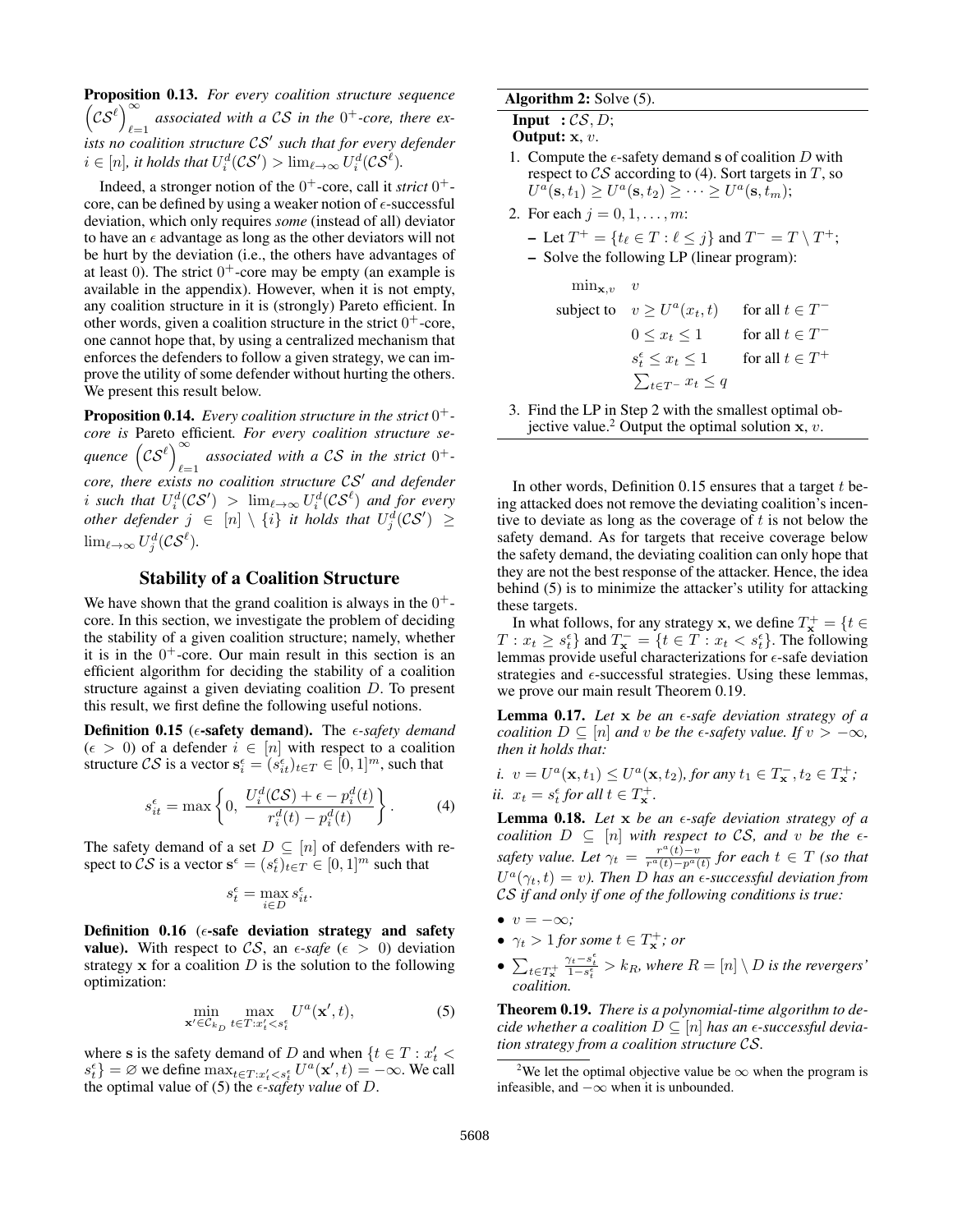*Proof.* Using Lemma 0.18, our approach to deciding the stability of a coalition structure against a coalition  $D$  is to compute an  $\epsilon$ -safe deviation strategy and check whether any of the conditions in Lemma 0.18 holds. Indeed, given  $x$  and  $v$ , to verify the conditions is trivial, so the key is to solve the optimization problem defined in (5). To this end, we present Algorithm 2 (which is obviously a polynomial-time algorithm) and show that it outputs an optimal solution to (5) correctly. To distinguish, let  $\mathbf{x}^*$  be an optimal solution to (5) and  $v^* = \max_{t \in T : x_t' < s_t^{\epsilon}} U^a(\mathbf{x}^*, t)$  be the corresponding objective value.

For the output  $x$  and  $v$  of Algorithm 2, the constraints of the LP in Step 2 of the algorithm ensures that  $T_{\mathbf{x}}^- \subseteq T^-$ , so we have

$$
v = \max_{t \in T^{-}} U^{a}(\mathbf{x}, t) \ge \max_{t \in T : x'_{t} < s^{e}_{t}} U^{a}(\mathbf{x}, t) \ge v^{*}.\tag{6}
$$

On the other hand, observe that the LP is equivalent to:  $\min_{\mathbf{x}' \in \mathcal{C}_{k_D}} \max_{t \in T^{-}} U^a(\mathbf{x}', t)$ . Hence, as long as in some round it holds that  $T^- = T_{\mathbf{x}^*}^-$ , we will have

$$
v = \min_{\mathbf{x}' \in C_{k_D}} \max_{t \in T^-} U^a(\mathbf{x}', t)
$$
  
\$\leq \max\_{t \in T^-} U^a(\mathbf{x}^\*, t) = \max\_{t \in T^-\_{\mathbf{x}^\*}} U^a(\mathbf{x}^\*, t) = v^\*\$

and hence,  $v = v^*$ , which will then complete the proof. We show next that indeed  $T^- = T^-_{\mathbf{x}^*}$  in some round.

If  $T_{\mathbf{x}^*}^- = \emptyset$  or  $T_{\mathbf{x}^*}^+ = \emptyset$ , then in round  $j = m$  or  $j = 0$ , we have  $T^- = T^-_{\mathbf{x}^*}$ . Otherwise,  $T^-_{\mathbf{x}^*} \neq \emptyset$  implies that  $v^*$  $-\infty$ , so Lemma 0.17 is applicable, according to which the following inequality holds for any  $a \in T_{\mathbf{x}^*}^-$  and  $b \in T_{\mathbf{x}^*}^+$ :

$$
U^{a}(\mathbf{s},a) < U^{a}(\mathbf{x}^{\ast},a) \leq U^{a}(\mathbf{x},b) = U^{a}(\mathbf{s},b).
$$

Since  $t_1, \ldots, t_m$  are ordered according to the value  $U^a(\mathbf{s}, t)$ , the above inequality implies that there exists  $j \in [m-1]$ such that  $T_{\mathbf{x}^*}^+ = \{t_1, \ldots, t_j\}$  and  $T_{\mathbf{x}^*}^- = \{t_{j+1}, \ldots, t_m\}$ . In round j, we have exactly  $T^- = T^-_{\mathbf{x}^*}$ .

We have presented an efficient way to decide the stability of a coalition structure against a given deviating coalition. Generally speaking, if a deviating coalition is not provided, we do not know yet how to deal with this task; we leave this problem open in this paper. Despite this unanswered problem, we will next discuss a special setting that allow us to adapt the above results to decide the stability of a coalition structure against *any* possible deviating coalition.

Trivially, now that we know how to decide if a given coalition has a successful deviating strategy, when there is only a small number of defenders we can enumerate all  $2^n - 1$ coalitions to check the stability. Similarly, if the size of coalitions the defenders can form is bounded by a small number, the same approach applies. A slightly more complex realistic setting is one in which the number of defenders is unbounded but the number of possible defender *types* is small. Such games were studied by Shrot, Aumann, and Kraus (2010). In our model, two defenders have the same type if they have the same payoff parameters, i.e.,  $p_i^d(t) = p_j^d(t)$ and  $r_i^d(t) = r_j^d(t)$  for every  $t \in T$ . Theorem 0.20 shows

that if the number of types is fixed, we can decide the stability of a coalition structure in polynomial time. The key idea for proving this result is to show that it suffices to enumerate all the possible combinations of defender types.

Theorem 0.20. *There is an algorithm for deciding whether a coalition structure is in the -core or not that runs in time*  $O(2^{\lambda} \text{ poly}(m, n))$ , where  $\lambda$  *is the number of defender types.* 

## Conclusion

We provide a model of a coalitional multi-defender security game that enables defenders to form coalitions and distribute their resources jointly. We focus on the solution concept of the core. We prove that the  $0^+$ -core is none-empty, give a polynomial-time algorithm for computing a grand coalition structure in the  $0^+$ -core, and show that it is NP-hard to compute the entire core even when there is a fixed number of defenders. We also discuss the stability of a coalition structure against a given deviating coalition and the parameterized complexity of validating that a coalition structure is in the core.

There are other two possible approaches that could have been considered, namely, coordination mechanism and negotiation. However, in coordination mechanism, we assume the existence of a reliable third party, and that all of the defenders report their properties honestly to that party and that they all accept the resultant decision. None of these assumptions are required in our coalition formation framework. Moreover, even with the strong assumptions that coordination mechanism requires, it cannot yield a better solution for the parties than our stable grand coalition structure.

As for negotiation, a challenge to deal with is when a defender opts out of negotiation. One can consider frameworks in which the defenders that reach an agreement are able to punish the defenders that opted out. Conversely, there are games where the opting out defenders can take advantage of the agreed upon strategies of the other defenders. In order for this approach to work, it has to be efficient, to have a utility guarantee and for the complexity of finding the equilibrium negotiation strategies to be low.

The idea of a coalitional Stackelberg game can evolve in many directions. It is interesting to consider settings where the game does not have complete information, that is, the attacker may not be aware of the defenders' allocation strategies. Furthermore, the dependencies between targets may be considered. Protecting one target may also protect other targets close to it. Moreover, a more relaxed definition for the core should be considered, such as  $\gamma$ -core. We assumed that after deviation the rest of the defenders take revenge, however this may, in general, not be a credible threat.

#### Acknowledgments

This work has been supported in part by the Israel Science Foundation under grant 1958/20 and the EU project TAILOR under Grant 992215. Jiarui Gan was supported by the European Research Council (ERC) under the European Union's Horizon 2020 research and innovation programme (grant agreement No. 945719).